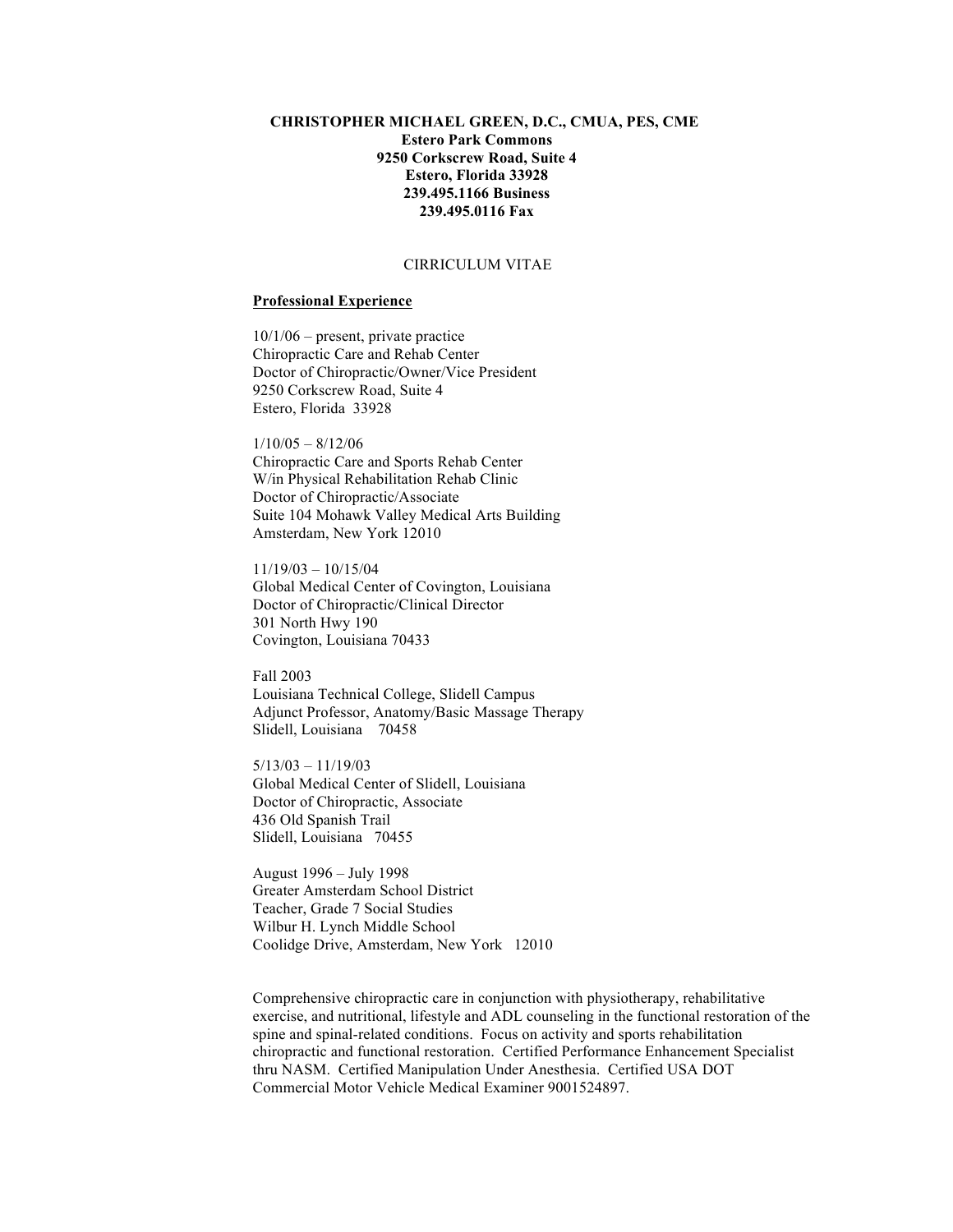### **Education**

1999 – 2003 Life University, School of Chiropractic Marietta, Georgia Doctor of Chiropractic

1990 – 1995 SUNY College at Brockport Brockport, New York Bachelor of Arts, History and Secondary Education

### **Post Graduate Studies**

#### **December 7.8.9 2018 DABCI Program Hours**

Nutritional Deficiencies and Pharm Interactions – Proper Discovery and Documentation With Blood Chemistires; Histamine Intolerance: Mood Disorders, Fatigue and Chronic Illness; Real People, Real Results: The Power of Basic Blood Chemistries; Common Mistakes Made When Diagnosing and Treating Thyroid Disorders, Dr. William Kleber and Dr. Brett Wisniewski

Prevention of Medical Errors Michael Mathesie, DC

#### **August 18 -19, 2018**

The Chiropractic Solution to the Global Burden of Spine Concerns Sportelli, DC; Haldeman, DC, MD, MPH; English; Brown; Kopansky-Giles, Johnson A Panel Discussion

Florida Laws and Rules – Direct Primary Care – A Panel Discussion

Immune Dysfunction – What Tests to Run and Why Histamine Intolerance Mood Disorders, Fatigue and Chronic Illness Brett Wisniewski, DC Real People, Real Results – Blood Chemistries William Kleber, DC

Rehabilitation Documentation and Coding Todd Narson, DC

Integration of Chiropractic into Mainstream Healthcare Drs. Conway, Gordon, Greenstein, Mally and Weiniger

Ethics and Individual Responsibility in Practice Drs. Howard, Conley and Plasker

#### **December 16, 2017**

Integration of Chiropractic Care into Mainstream Healthcare, Panel Discussion Mancini, Conway, Frawley, Sandman, Greenstein, Tai, Kleber, Antonucci

\*Essentials of Blood Chemistry and other Diagnostic Commonly Used in a Chiropractic Physician's Office \*Case Studies & Common Clinical Disorders \*Complex Chronic Conditions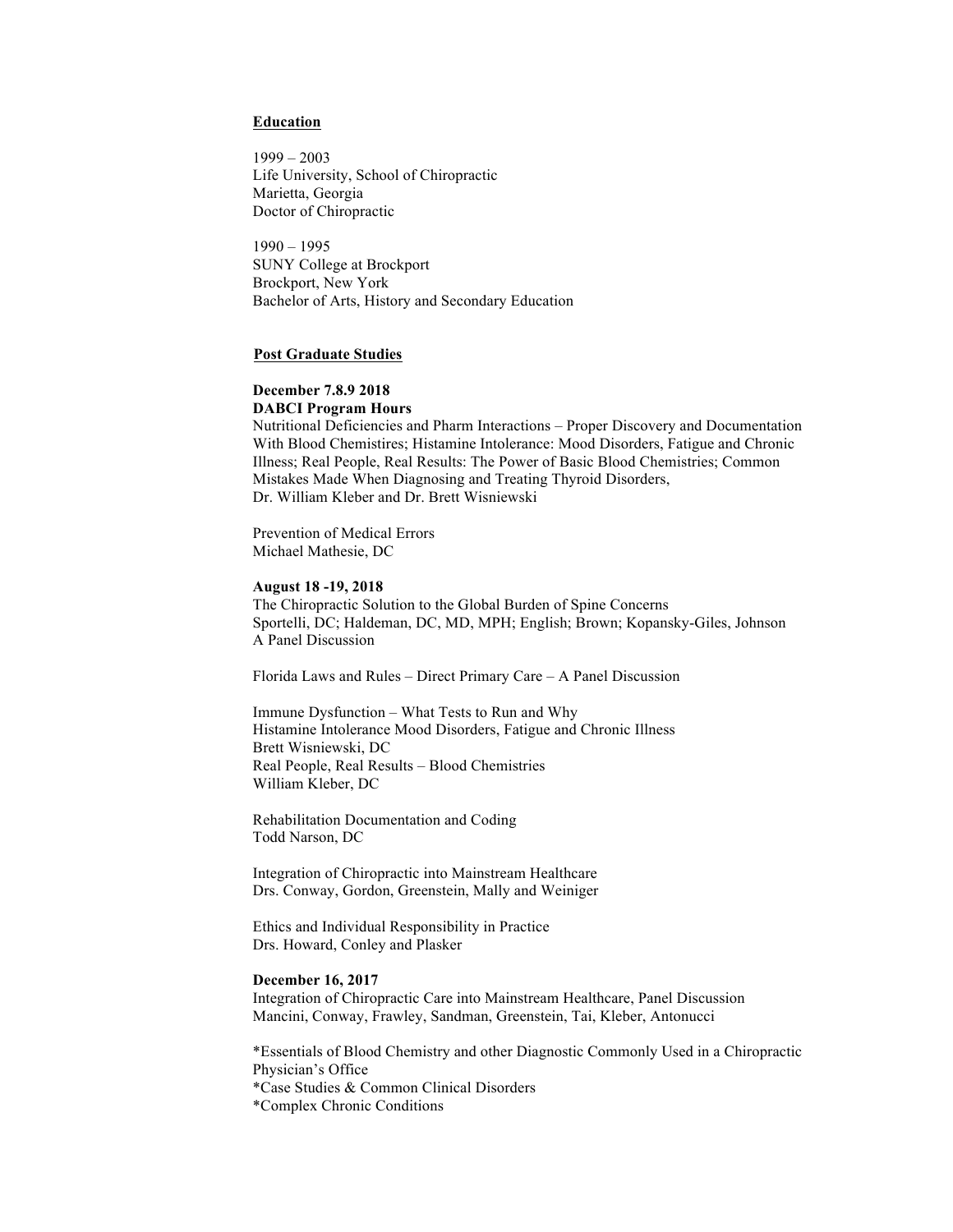Dr. Wisniewski Dr. Kleber

**November 4-5, 2017 Palmer College of Chiropractic, Port Orange, FL** Florida Laws, Rules, Ethics; Medicare Documentation Dr. John Lockenour

**November 19-20, 2016 FCA SW Regional Convention and Expo** Using Florida Law to Propel Your Practice Michael Mathesie, DC; Bill Kleber DC

**Laser Therapy Wavelength, Power, Penetration and Dosage** Michael Mathesie, DC

**Treatment for Soft Tissue Injuries Using Manual Methods** Tom Hyde, DC

**Medicare – Required Documentation** Steven Conway, DC, Esq

**Audit Proof Your Practice** Mollie Frawley, RN; Bharon Hoag

**Lab Testing to Manage Risk** Bill Kleber, DC

**Prevention of Medical Errors** Michael Mathesie, DC

**August 28, 29, 30, 2015 & November 22, 2015 The National by FCA, Orlando, FL & Naples Chiropractic Conference Naples, FL** 

**November 22 & 23, 2014 Naples Chiropractic Conference** Avoiding Medical Errors in the Treatment of Radiculopathy Jerry True, D.C.

Management of Lumbar Disc Derangements: The Lumbar Disc on MRI Part I and Part 2 William Morgan, D.C.

Ethical and Proper Decision Making Scott Paton, D.C.

Documenting Diagnoses Definitively Mollie Frawley, RN and Ron Wellikoff, D.C.

**November 22 & 23, 2013 Naples Chiropractic Conference** Complex Spine Conditions: Quality Spine Care and Patient Results Nicole Ingrando, DC

Fascial Movement Taping Sandra Evans, DC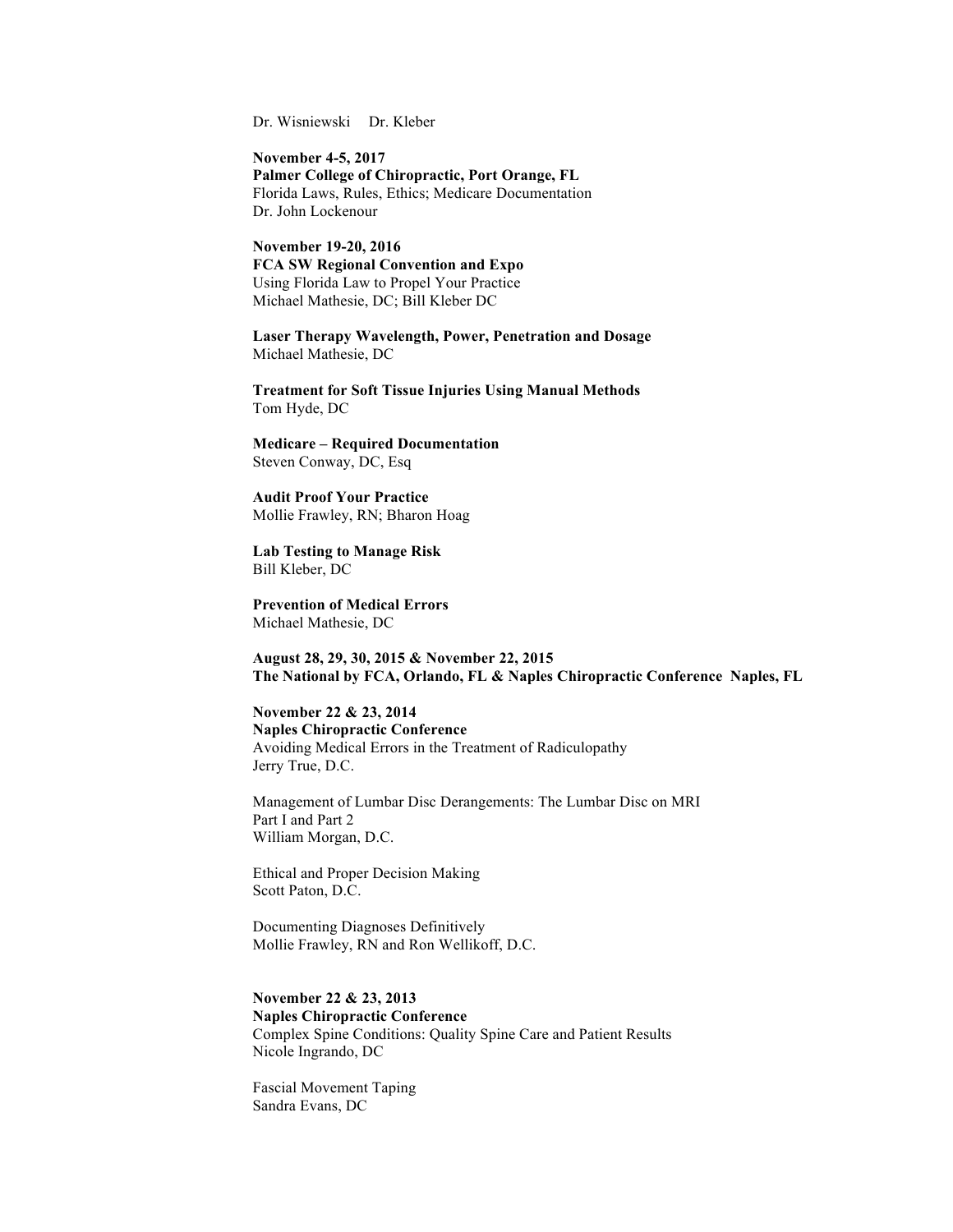Advanced Lower Extremity Adjusting Part 1 and 2 Mark Charrette, DC

Documenting Diagnosis Definitively Mollie Frawley, RN

# **March 9 & 10, 2013 Miami Chiropractic Conference** Basic Spine Rehab Protocols Todd Narson, DC Prevention of Medical Errors- Vehicular Trauma and Fracture, UPML and Myelopathy, Serious Disease Presenting as LBP and Spinal Instability Steve Troyanovich, DC

Medically Necessary vs. Clinically Appropriate or Both Kelle Plotner, MD, DC

FAKTR Functional and Kinetic Treatment with Rehabilitation Tom Hyde, DC

CranioSacral Technique for Whiplash Mariann Sisco, PT

## **November 17 & 18, 2012**

# **Florida Chiropractic Association, Winter Convention** Documentation, Avoiding Pitfalls, Appropriate Patient Management; Wieland, DC Rehabilitation, Postural Strengthening Exercises; Weiniger, DC Risk Management, Integrated Practices; Cohen, Esq Florida Laws and Rules; Lambert, Esq Documentation, Evidence Based Approach to Medicare Compliance; Luce, DC Ethics, Duty to Patients and Chiropractic; Perle, DC Naples, Florida

### **September 29-30, 2012**

**National Registry of Certified Medical Examiners Accredited Training Course** Michael Megehee, DC and David Thorpe, DC, DACBOH Atlanta, Georgia

# **February 25-26, 2012**

**Miami Chiropractic Conference** Functional and Kinetic Treatment with Rehabilitation: Thomas Hyde, DC Risk Management: Stephan Troyanovich, DC Neurosurgical Considerations for Chiropractic Physicians: Steven Vanni, DO, DC A Botanical Dose Pack for Acute Pain Relief: David Seaman, DC, MS Yoga and the Chiropractic Patient: Sandra Doman, DC

# **November 19, 2011 Naples Grand Resort & Club FCA Winter Convention and Exposition 2011**

**October 1-2, 2010 Life University Medical Necessity and Documentation; Florida Law** Angel Tribuno, DC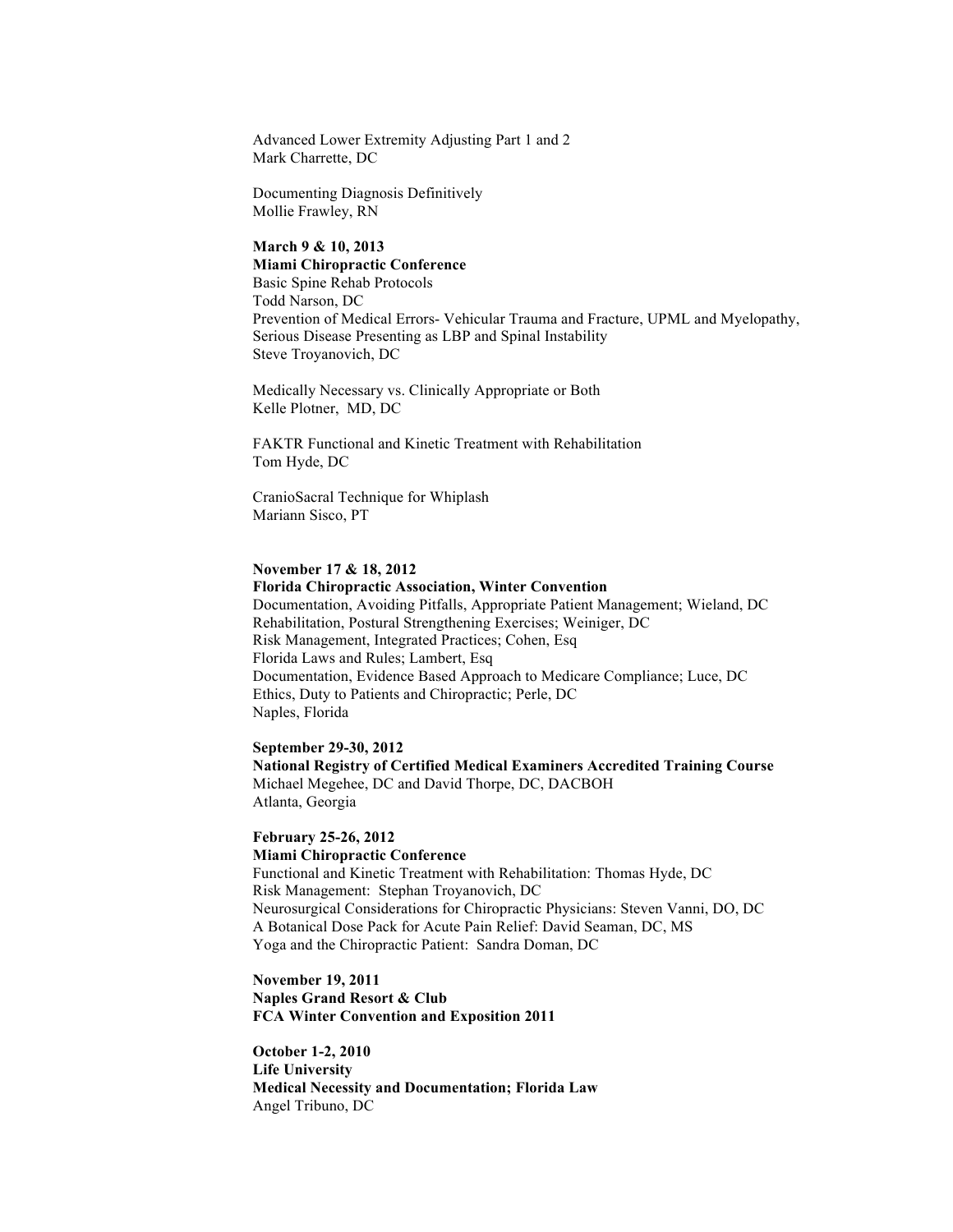**Chiropractic BioPhysics Structural Rehab of the Cervical Spine Deed Harrison, DC**

**Research and Application in Neurology Frederick Carrick, DC**

**June 9 – 12, 2010 Team CME/Western States Chiropractic College Breath Alcohol Technician, DOT Specimen Collector and Accredited Motor Vehicle Medical Examiner** Michael Megehee, DC, President Team CME and David Thorpe, DC, DACBOH Austin, Texas

**October 10 – 11, 2009 AMA Guides to Permanent Impairment, 6th Ed. Kaplan Seminars** Ronald Wellikoff, DC and Stanley Kaplan, DC Orlando, Florida

**August 27 – 30, 2009 FCA National Convention and Exposition** Documentation, 6 hrs.; Ethics, 2 hrs.; Florida Laws & Rules, 2 hrs.; Medical Errors, 2 hrs.; Risk Management, 2 hrs.; Clinical Topics Plenary Session Part 1 and 2, 6 hrs. Ron Wellikoff, DC; Mollie Frawley, RN; David Brownstein, MD; John Mayer, DC; Scott Haldeman, MD, DC, PhD Orlando, Florida; Gaylord Palms Resort

**August 9 – 10, 2008 Key Mobilization and Rehab Strategies Cervical Spine and Upper Extremities** Gary Jacob, DC. Lac, MPH, Dip.MDT National University of Health Sciences, Lincoln College of Post-Professional, Graduate And Continuing Education Daytona Beach, Florida

**July 12 – 13, 2008 Key Mobilization and Rehab Strategies Low Back, Pelvis and Lower Extremities** Gary Jacob, DC, Lac, MPH, Dip.MDT National University of Health Sciences, Lincoln College of Post-professional, Graduate And Continuing Education Daytona Beach, Florida

**August 23-25, 2007 Certification Manipulation Under Anesthesia** Brandon Hochman, DC, James Padulo, DO, William Kelly, DC The American Academy of Manual and Physical Medicine The University of Bridgeport, College of Chiropractic Vero Beach Outpatient Surgical Center Vero Beach, Florida

**December 2, 2006 Diagnosis and Treatment Protocols of Common Golf Injuries, Part 1 & 2** Jeffrey Blanchard, DC, CMUA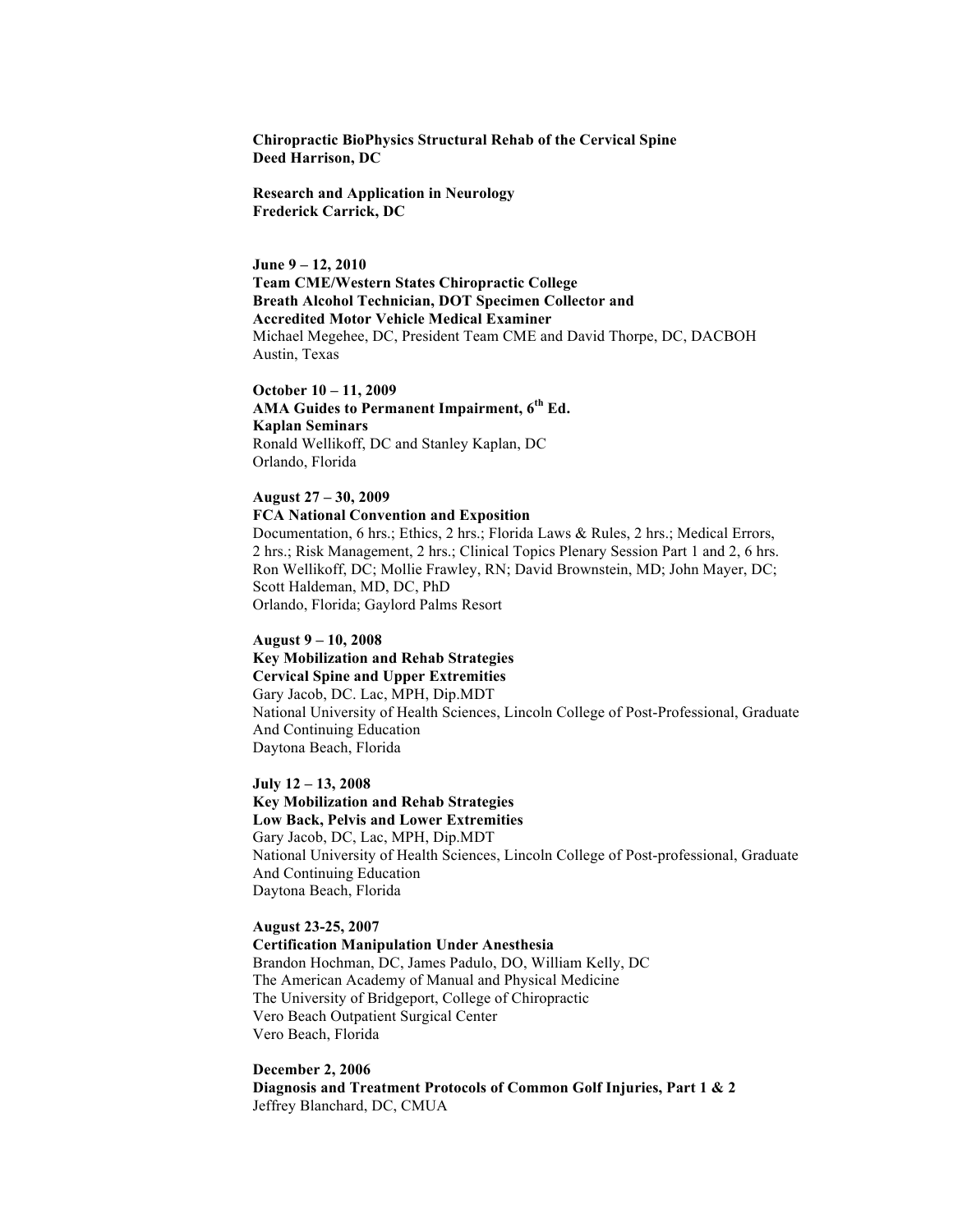FCA/Fort Lauderdale, Florida

**December 1, 2006 The Chiropractor in an Athletic Setting** Scott Paton, DC FCA/Fort Lauderdale, Florida

**Introduction to Active Isolated Stretching** Aaron Mattes, LMT FCA/Fort Lauderdale, Florida

**October 7-8, 2006**

**Rating of Permanent Impairment of Disability Evaluation, AMA Guides to the Evaluation of Permanent Impairment, 5th edition, 14 hours** Stanley Kaplan, DC, DABCO Orlando, Florida per Texas Chiropractic College

**August 26, 2006**

**Documentation, Care and Coding: Outcome-based Practice Performance** Jeff Lewin, DC FCA, Orlando, Florida

# **HIV in 2006 and HIV/AIDS Update**

Anna Allen, RN, MSN, CLNC FCA, Orlando, Florida

**Clinical Documentation, Coding and Medicare** Mario Fucinari, DC FCA, Orlando, Florida

**Lower Extremity Examination and Diagnosis**

Manual Duarte, DC, DABCO, DACBSP FCA, Orlando, Florida

#### **August 25, 2006**

CPT (E/M) Coding Ron Wellikoff, DC FCA, Orlando, Florida

**Impairment Rating** Stanley Kaplan, DC

FCA, Orlando, Florida

**Fraud and Abuse** Sal LaRusso, DC FCA, Orlando, Florida

**August 24, 2006 Florida Workers Compensation Certification Course** Mollie Frawley, R.N. FCA, Orlando, Florida

**Florida Medicare/Workers' Compensation** Dan Dodd, DC, Florida Medicare Committee FCA, Orlando, Florida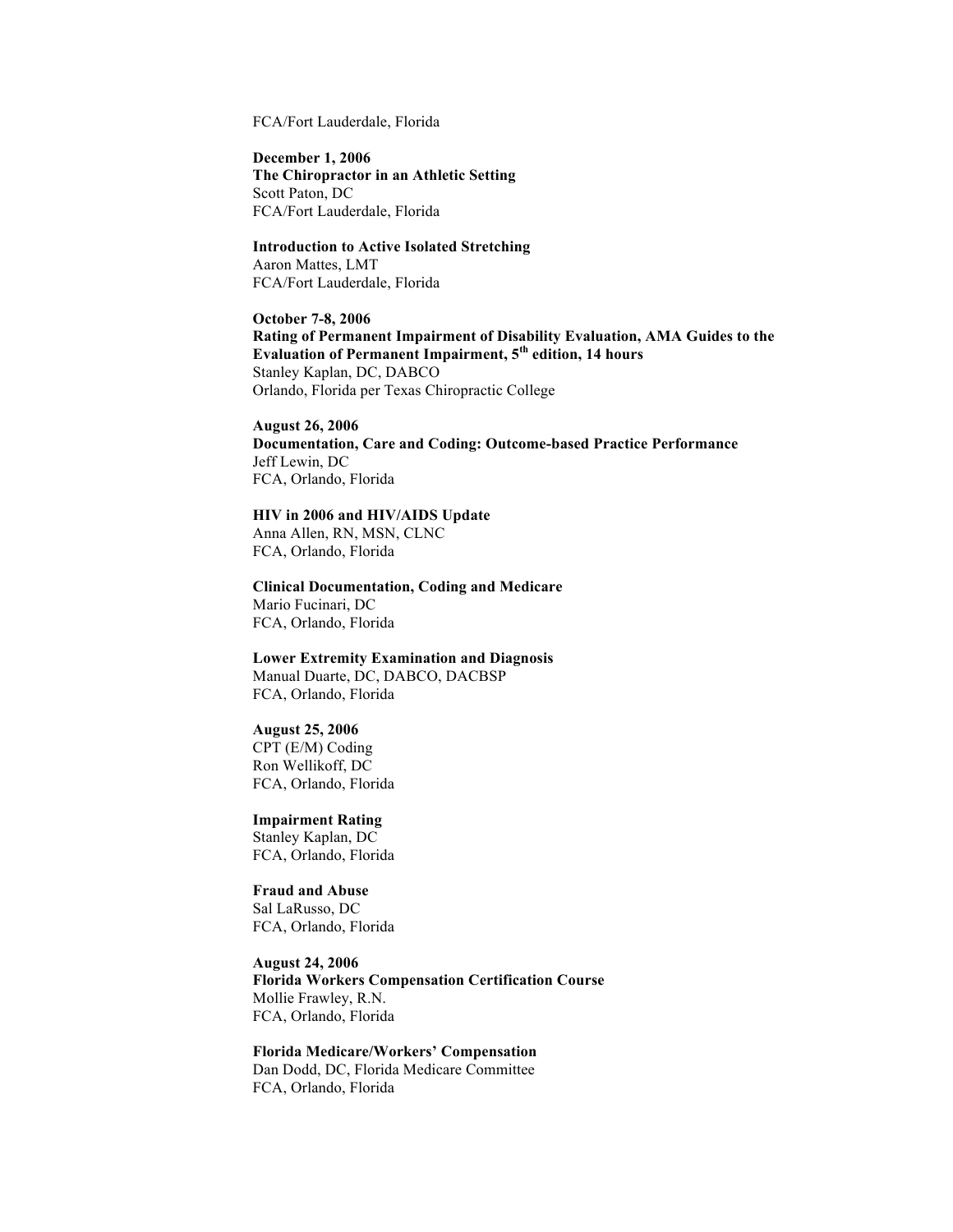**Treatment Plans/Goals** Jeff Lewin, DC FCA, Orlando, Florida

**December 3-4, 2005**

**Diagnosis and Non Surgical Management of Cervical Radiculopathy** Donald Murphy, DC, DACAN, Rhode Island Spine Center, Brown University School of Medicine Albany, New York

**July 25, 2004 Risk Management/HIV/AIDS** Hussein Elsangak, DC Life University, Marietta, Georgia

**July 24, 2004 Digital Radiography/MRI/DEXA** Jerry Clum, DC, Life West College of Chiropractic Life University, Marietta, Georgia

**Techniques specific for the Child** Armand Rossi, DC Life University, Marietta, Georgia

**July 23, 2004 A Neurological Approach to Radiography** John Donofrio, DC, DACBR Life University, Marietta, Georgia

**July 22, 2004 Less Common Subluxations** Jerry Hochman, DC Life University, Marietta, Georgia

**Chiropractic and the Aging Patient** Lisa Killinger, DC Life University, Marietta, Georgia

**November 8-9, 2003 Advances in Chiropractic Success Symposium** Ralph Varrale, DC, Dean, Logan College of Chiropractic Atlanta, Georgia

**December 1999 Chiropractic Physiological Therapeutics** Guy Annunaziatta, DC, New York Chiropractic College Marietta, Georgia

# **Talks Attended**

**Sunday November 1, 2015 Supplements Essential to our Health – Part I Hidden Benefits to Daily Supplementation – Part II** Dr. Deedra Mason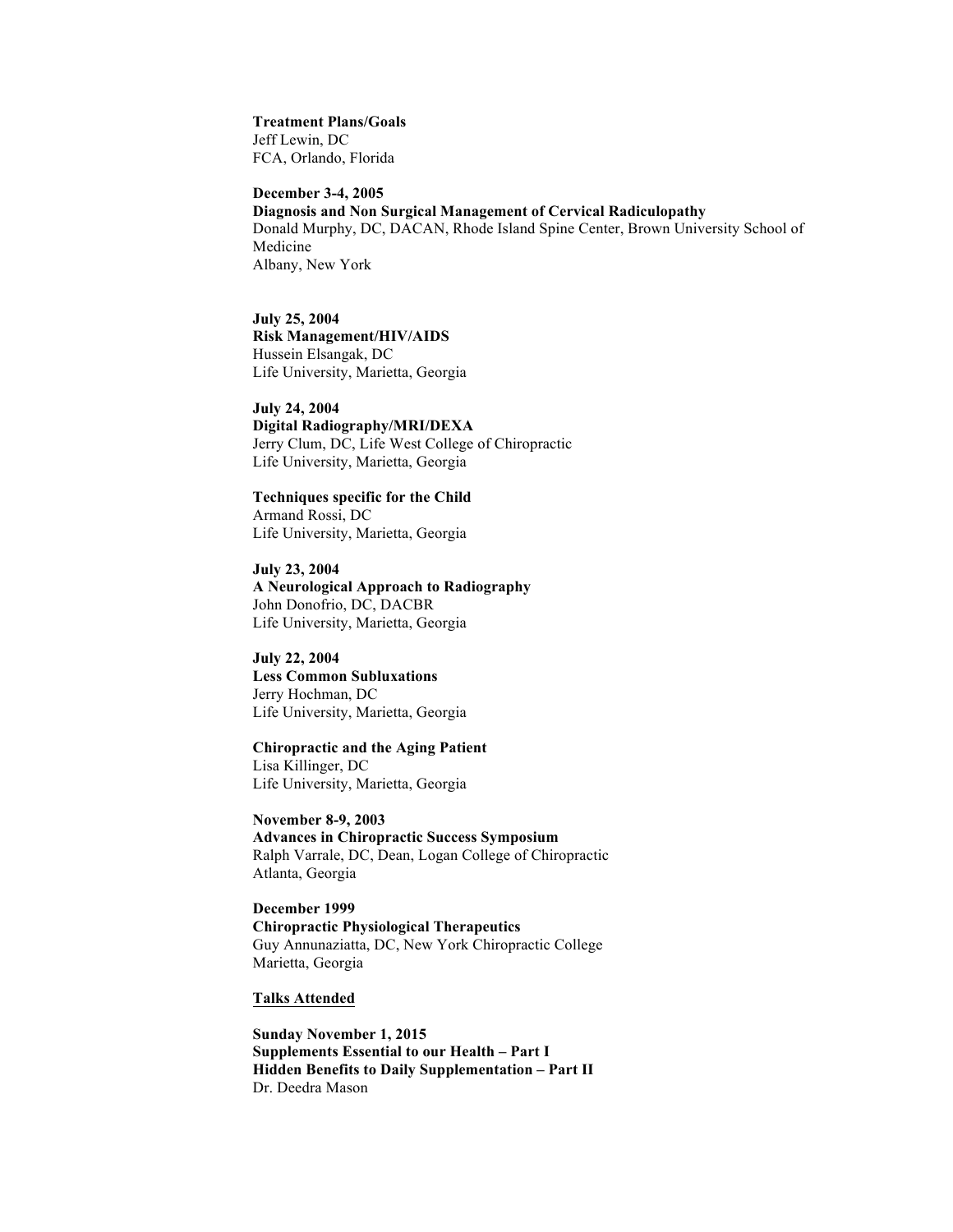**March 4, 2010 Recent Advances in Lumbar Fusion** Aldo Beretta, MD

**Objectification of Injuries with Functional Capacity Examination** Eric Gerken, DC

**Phychological Consequences of Motor Vehicle Accident** Mabel Lopez, PhD

#### **Image Quality, Does It Really Matter?** Stuart Bobman, MD

**April 28, 2009 Post Traumatic Stress Disorder** David B. Sudderth, MD and Mabel Lopez, Ph.D The Strand, Naples, Florida

**June 6, 2006 Preventing Low Back Injuries in Athletes** Douglas J. Van Vorst, DC, DACRB, CCSP

#### **Talks Presented**

**What Does A Chiropractor Do?** Living Waters Academy, Estero FL – School Talk September 8, 2016 September 17, 2015

# **Progression of Abdominal Activation and Exercise Protocols for Patients S/P Abdominal Incision Surgery**

Fort Myers Chapter BCAN (Bladder CA Advocacy Network) May 6, 2015 Lee Memorial Regional Cancer Center, Fort Myers FL

### **Initiation of Spine Sparing and Spine Strengthening Movements S/P Bladder Cancer DX**

Fort Myers Chapter of BCAN (Bladder CA Advocacy Network) November 5, 2014 Lee Memorial Regional Cancer Center, Fort Myers FL

**Functional Training for Tennis - 3 Planes of Movement for Sport** March 27, 2014 Country Creek Tennis Association

### **Chiropractic & Functional Postures at Work**

February 21, 2013 Healthy Lifestyle Presentation and Support Group 27499 Riverview Center Blvd, Bonita Springs, FL

### **Modern Spine Care**

November 13, 2010 Estero Medical Center, Estero, Florida

### **Manipulation Under Anesthesia As a Treatment Approach**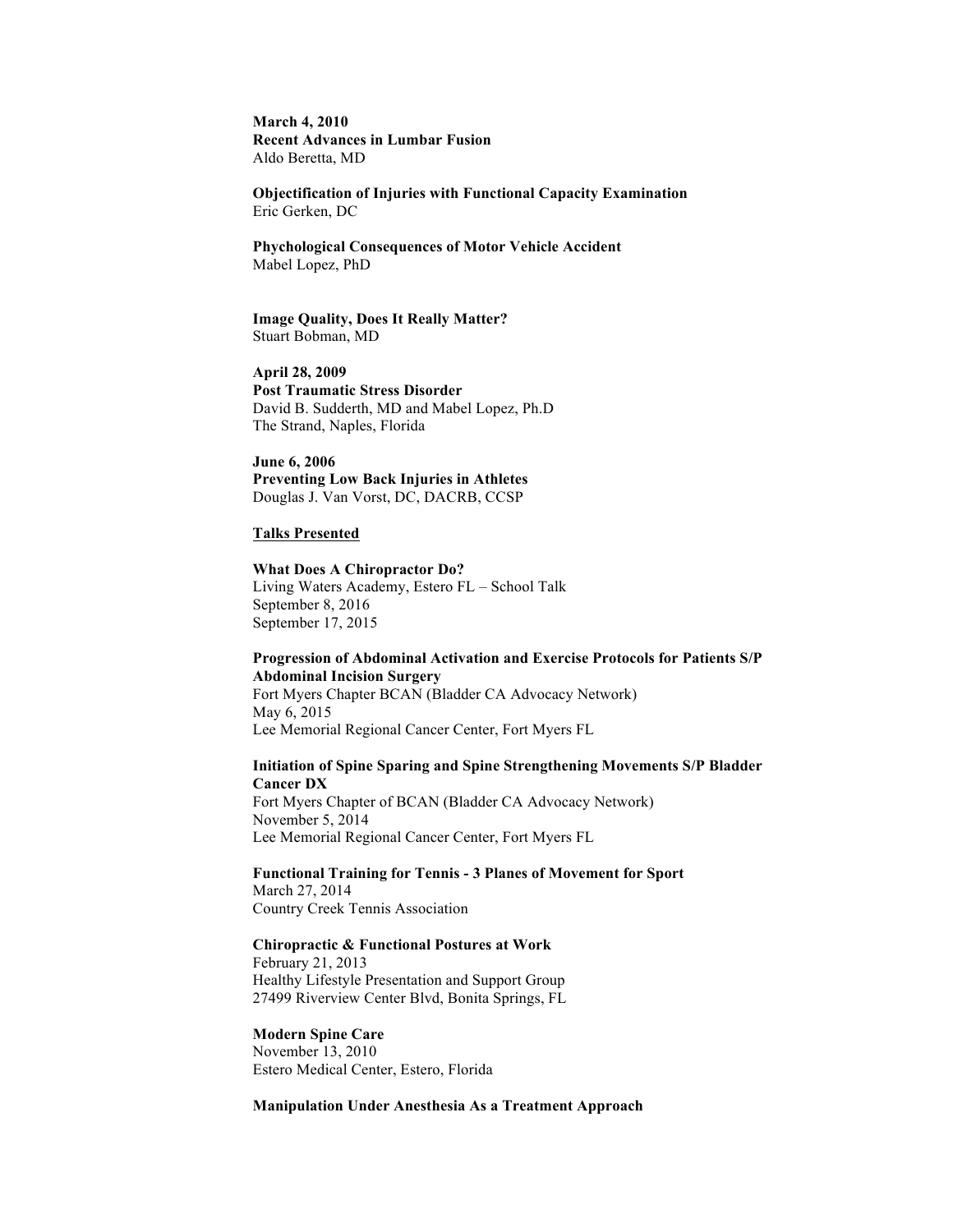March 18, 2009 Bonita Community Health Center, Bonita Springs, Florida

**Low Back Pain** October 11, 2006 South Regional County Library, Estero, Florida

**Licensure Florida CH 9176**  $6/1/06$  – present

**New York X010993** 12/7/04 – present

# **Memberships**

January 2006 New York State Chiropractic Association, District 10, Member

April 2006 Florida Chiropractic Association, Member

August 2006 Southwest Florida Chiropractic Society, Member

August 2006 Estero Chamber of Commerce, Member

October 2006 American Chiropractic Association, Member

April 2007 – (League Folded 2009) Florida Firecats, Arena 2 Football team Estero, Florida Team Chiropractor

October 2009 Florida Chiropractic Association, Council on Sports Injuries, Physical Fitness and Rehabilitation, Member

January 2015 American Orthopaedic Society for Sports Medicine, STOP Sports Injuries Campaign Dr. James Andrews

#### **Community Relations/Interests/Volunteer**

Volunteer Coach - 2015, 16, 17, 18 Bonita Springs Little League

Volunteer Coach - 2016 - 17 Fort Myers Heat Youth Rugby

Annual July, August and September 2012, 2013, 2014, 2015 Estero High School –DDD Cross Country Running Events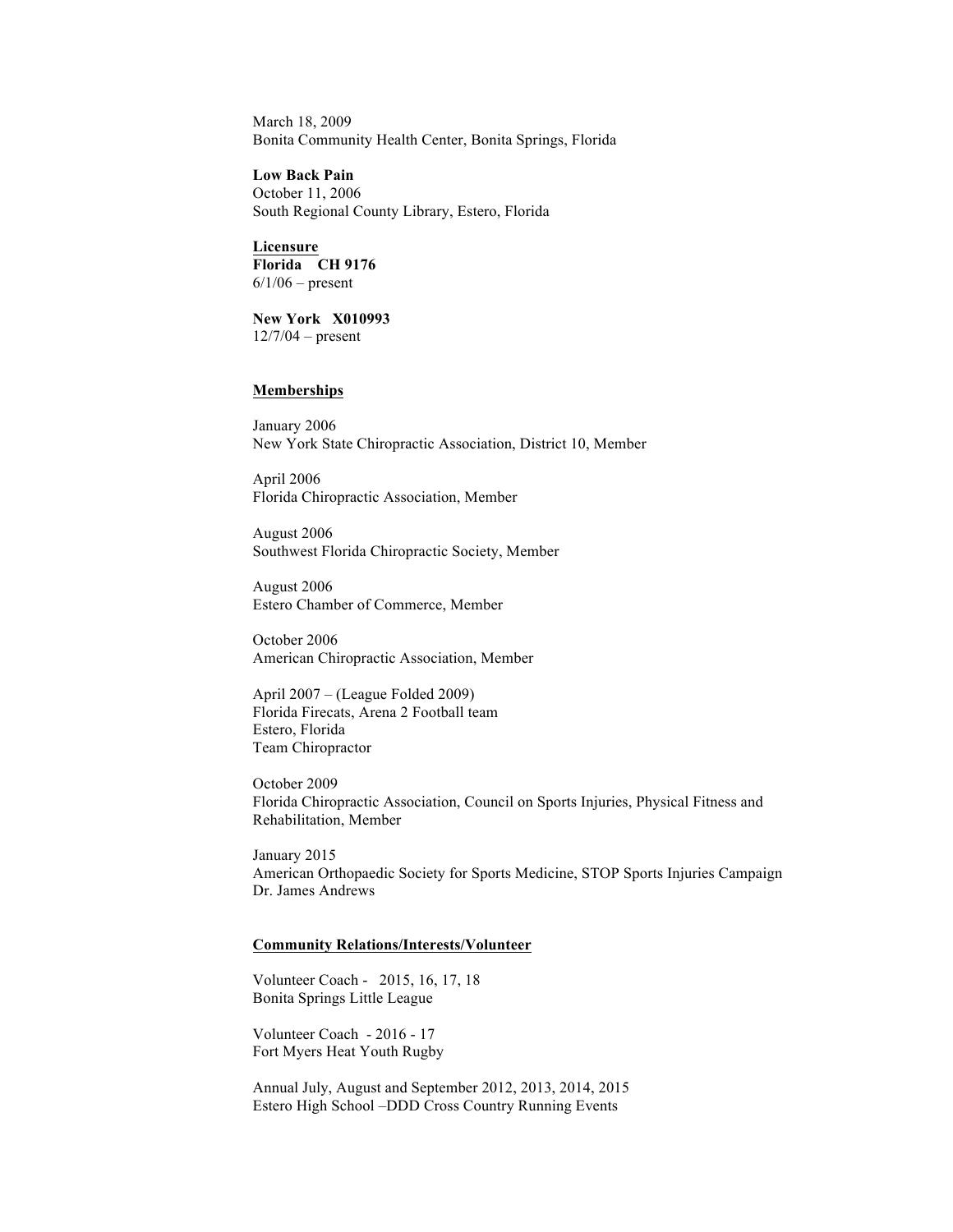April 27 and 28, 2013 Medical Volunteer, USA Rugby South, Men's Div. II and III Club Championships Jet Blue Park, Fort Myers, Florida

November 9-11, 2012 Medical Volunteer, The Emirates Airline USA Rugby Women's Premier League, Division I and II Club Championships, JetBlue Park in Fort Myers, Florida

January 6, 2009 Certificate of Membership, Rotary Club of Estero, Florida **Hiatus** as of February 2010

December 2007, 2008, 2009 Florida Senior Games State Championships Estero Community Center Basketball, Badmitton, Volleyball Medical Supervision

October 6, 2007 Miami Dade Sports Commission, Amelia Earhart Park USA Rugby USA South Women's Championships Medical Supervision

August 2007, 2008, 2009 Chris Wallace Football Camps Florida Christian Institute Boys Football Gratis Sports Physicals

Summer 2007, 2008, 2009, 2010 Estero Mustangs Junior Football and Cheerleading Sports Physicals, Sponsorship

Spring/Summer 2007, 2008 Naples Rugby Football Club 7's Assistant Coach

December 2 – 10, 2006 Florida Senior Games State Championships, 15<sup>th</sup> Anniversary Naples Tennis and Racquet Club – Racquetball - Medical Supervision

Parishioner - Our Lady of Light Catholic Church & Catholic Community

#### **Certifications**

**August 2018** Florida Notary Public

**July 2013** Certified United States Department of Transportation Medical Examiner NRCME, FMCSA **CME 9001524897**

**January 2013**